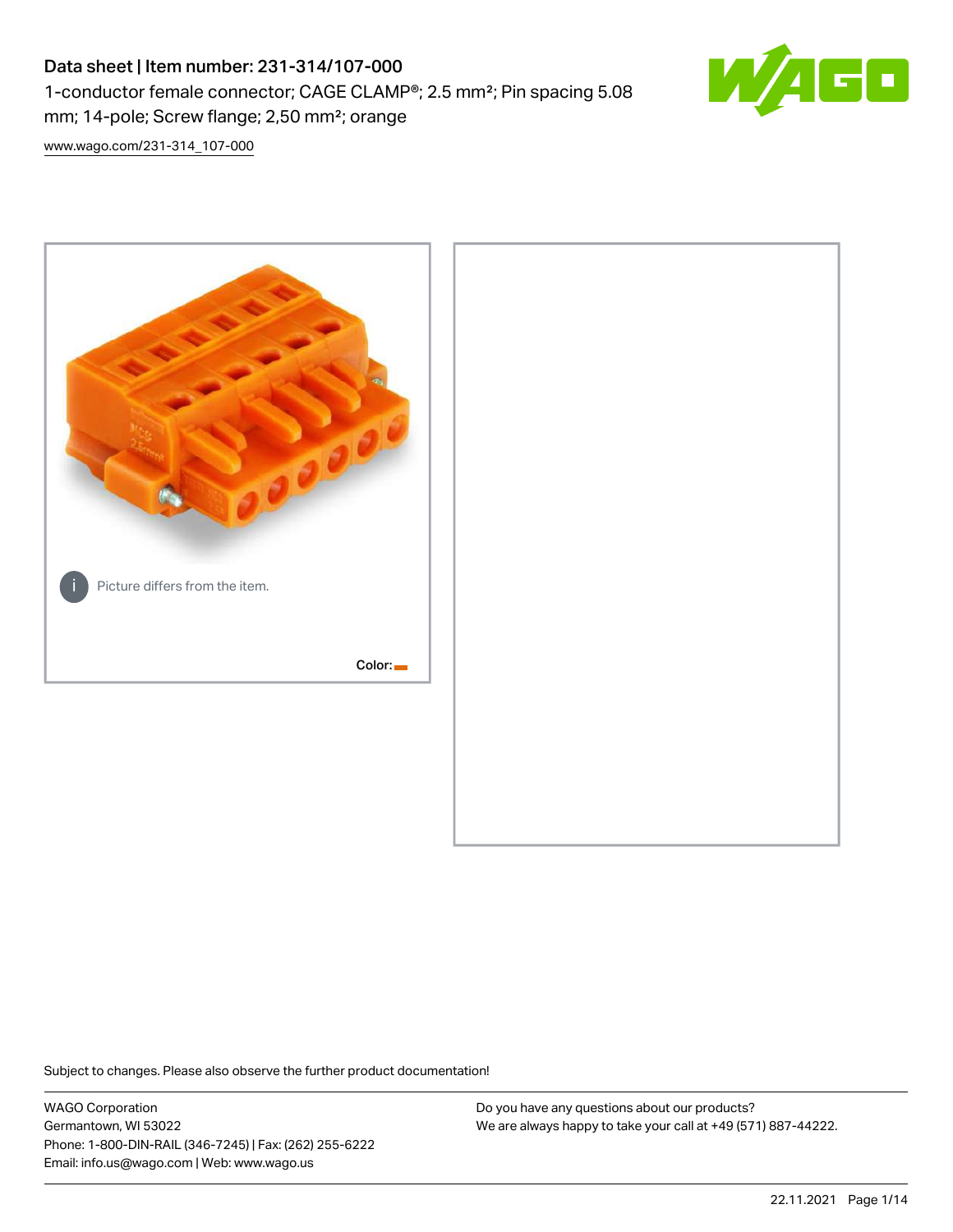

#### Dimensions in mm

 $L_1$  = (pole no. x pin spacing) + 5.4 mm

 $L_2$  = (pole no. x pin spacing) + 10 mm

2- to 3-pole female connectors – one latch only

#### Item description

- $\blacksquare$ Universal connection for all conductor types
- Easy cable pre-assembly and on-unit wiring via vertical and horizontal CAGE CLAMP<sup>®</sup> actuation  $\blacksquare$
- П Integrated test ports
- $\blacksquare$ With coding fingers

Subject to changes. Please also observe the further product documentation!

WAGO Corporation Germantown, WI 53022 Phone: 1-800-DIN-RAIL (346-7245) | Fax: (262) 255-6222 Email: info.us@wago.com | Web: www.wago.us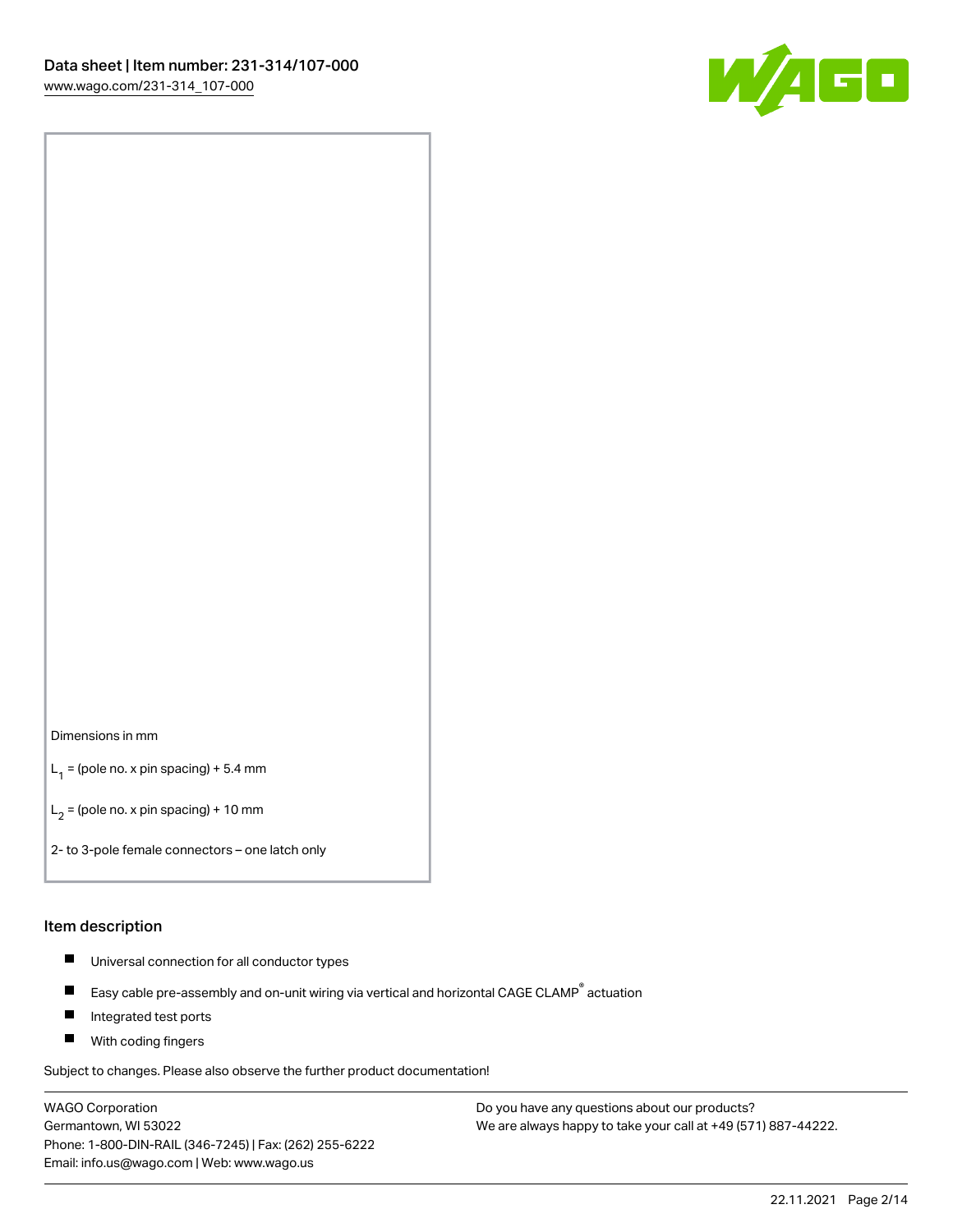

# Data

| M.<br>×<br>×<br>۹<br>٠<br>۰, |
|------------------------------|
|------------------------------|

| Safety information 1 | The <i>MCS – MULTI CONNECTION SYSTEM</i> includes connectors<br>without breaking capacity in accordance with DIN EN 61984. When<br>used as intended, these connectors must not be connected<br>/disconnected when live or under load. The circuit design should<br>ensure header pins, which can be touched, are not live when<br>unmated. |
|----------------------|--------------------------------------------------------------------------------------------------------------------------------------------------------------------------------------------------------------------------------------------------------------------------------------------------------------------------------------------|
| Variants:            | Gold-plated or partially gold-plated contact surfaces<br>Other versions (or variants) can be requested from WAGO Sales or<br>configured at https://configurator.wago.com/                                                                                                                                                                  |

# Electrical data

# IEC Approvals

| Ratings per                 | IEC/EN 60664-1                                                       |
|-----------------------------|----------------------------------------------------------------------|
| Rated voltage (III / 3)     | 320 V                                                                |
| Rated surge voltage (III/3) | 4 <sub>kV</sub>                                                      |
| Rated voltage (III/2)       | 320 V                                                                |
| Rated surge voltage (III/2) | 4 <sub>k</sub> V                                                     |
| Nominal voltage (II/2)      | 630 V                                                                |
| Rated surge voltage (II/2)  | 4 <sub>k</sub> V                                                     |
| Rated current               | 16A                                                                  |
| Legend (ratings)            | (III / 2) $\triangleq$ Overvoltage category III / Pollution degree 2 |

# UL Approvals

| Approvals per                  | UL 1059 |
|--------------------------------|---------|
| Rated voltage UL (Use Group B) | 300 V   |
| Rated current UL (Use Group B) | 15A     |
| Rated voltage UL (Use Group D) | 300 V   |
| Rated current UL (Use Group D) | 10 A    |

# Ratings per UL

| Rated voltage UL 1977 | 600 V |
|-----------------------|-------|
| Rated current UL 1977 | 15 A  |

Subject to changes. Please also observe the further product documentation!

| <b>WAGO Corporation</b>                                | Do you have any questions about our products?                 |
|--------------------------------------------------------|---------------------------------------------------------------|
| Germantown, WI 53022                                   | We are always happy to take your call at +49 (571) 887-44222. |
| Phone: 1-800-DIN-RAIL (346-7245)   Fax: (262) 255-6222 |                                                               |
| Email: info.us@wago.com   Web: www.wago.us             |                                                               |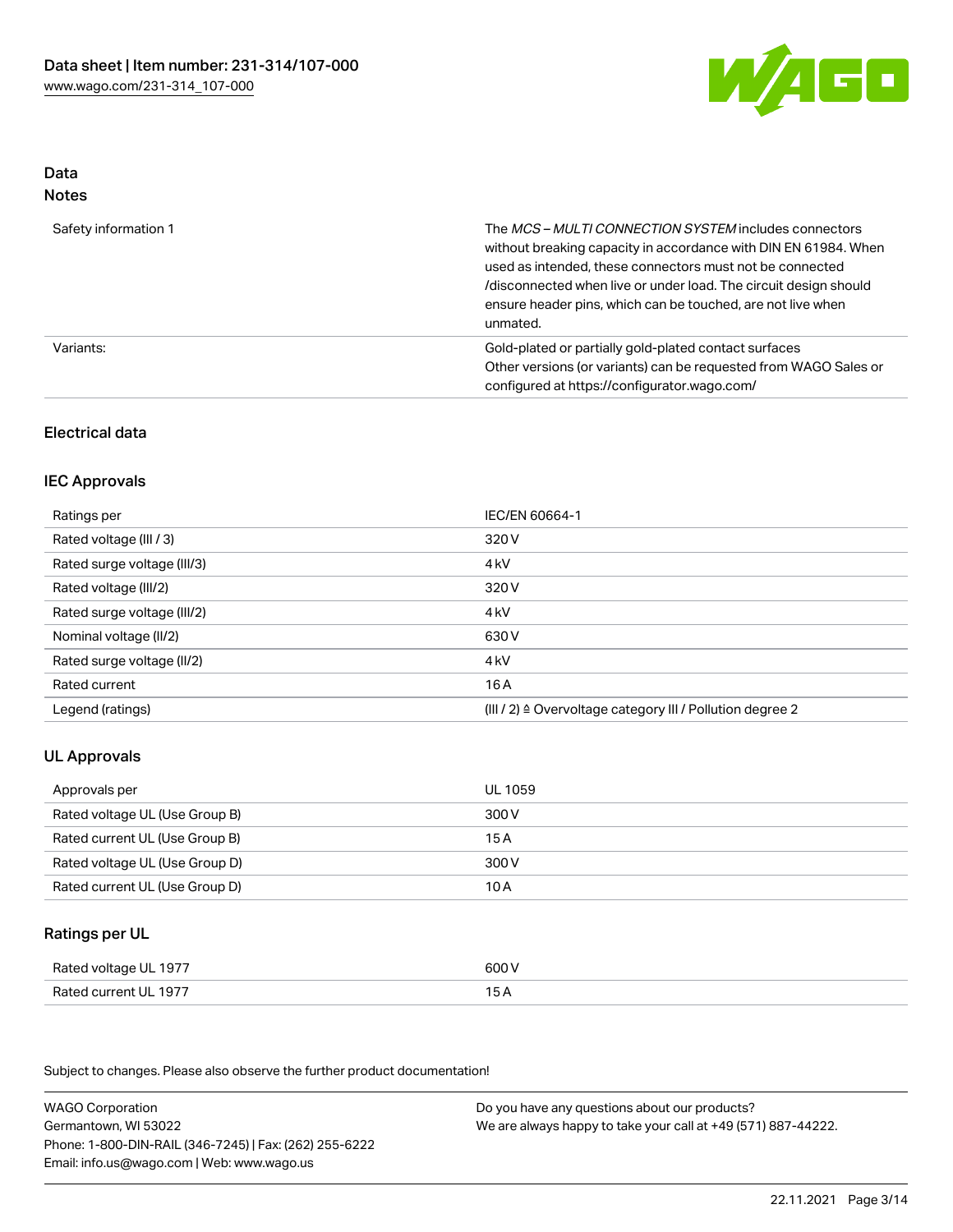

## CSA Approvals

| Approvals per                   | CSA   |
|---------------------------------|-------|
| Rated voltage CSA (Use Group B) | 300 V |
| Rated current CSA (Use Group B) | 15 A  |
| Rated voltage CSA (Use Group D) | 300 V |
| Rated current CSA (Use Group D) | 10 A  |

## Connection data

| Total number of connection points | 14 |
|-----------------------------------|----|
| Total number of potentials        | 14 |
| Number of connection types        |    |
| Number of levels                  |    |

## Connection 1

| Connection technology                             | CAGE CLAMP <sup>®</sup>                |
|---------------------------------------------------|----------------------------------------|
| Actuation type                                    | Operating tool                         |
| Solid conductor                                   | $0.082.5$ mm <sup>2</sup> / 28  12 AWG |
| Fine-stranded conductor                           | $0.082.5$ mm <sup>2</sup> / 28  12 AWG |
| Fine-stranded conductor; with insulated ferrule   | $0.251.5$ mm <sup>2</sup>              |
| Fine-stranded conductor; with uninsulated ferrule | $0.252.5$ mm <sup>2</sup>              |
| Strip length                                      | $89$ mm / 0.31  0.35 inch              |
| Number of poles                                   | 14                                     |
| Conductor entry direction to mating direction     | 0°                                     |

# Physical data

| Pin spacing | 5.08 mm / 0.2 inch    |
|-------------|-----------------------|
| Width       | 81.02 mm / 3.19 inch  |
| Height      | 14.3 mm / 0.563 inch  |
| Depth       | 26.45 mm / 1.041 inch |

## Plug-in connection

| Contact type (pluggable connector) | Female connector/socket |
|------------------------------------|-------------------------|
| Connector (connection type)        | for conductor           |
| Mismating protection               | No                      |
| Locking of plug-in connection      | Screw flange            |
|                                    |                         |

Subject to changes. Please also observe the further product documentation!

| WAGO Corporation                                       | Do you have any questions about our products?                 |
|--------------------------------------------------------|---------------------------------------------------------------|
| Germantown, WI 53022                                   | We are always happy to take your call at +49 (571) 887-44222. |
| Phone: 1-800-DIN-RAIL (346-7245)   Fax: (262) 255-6222 |                                                               |
| Email: info.us@wago.com   Web: www.wago.us             |                                                               |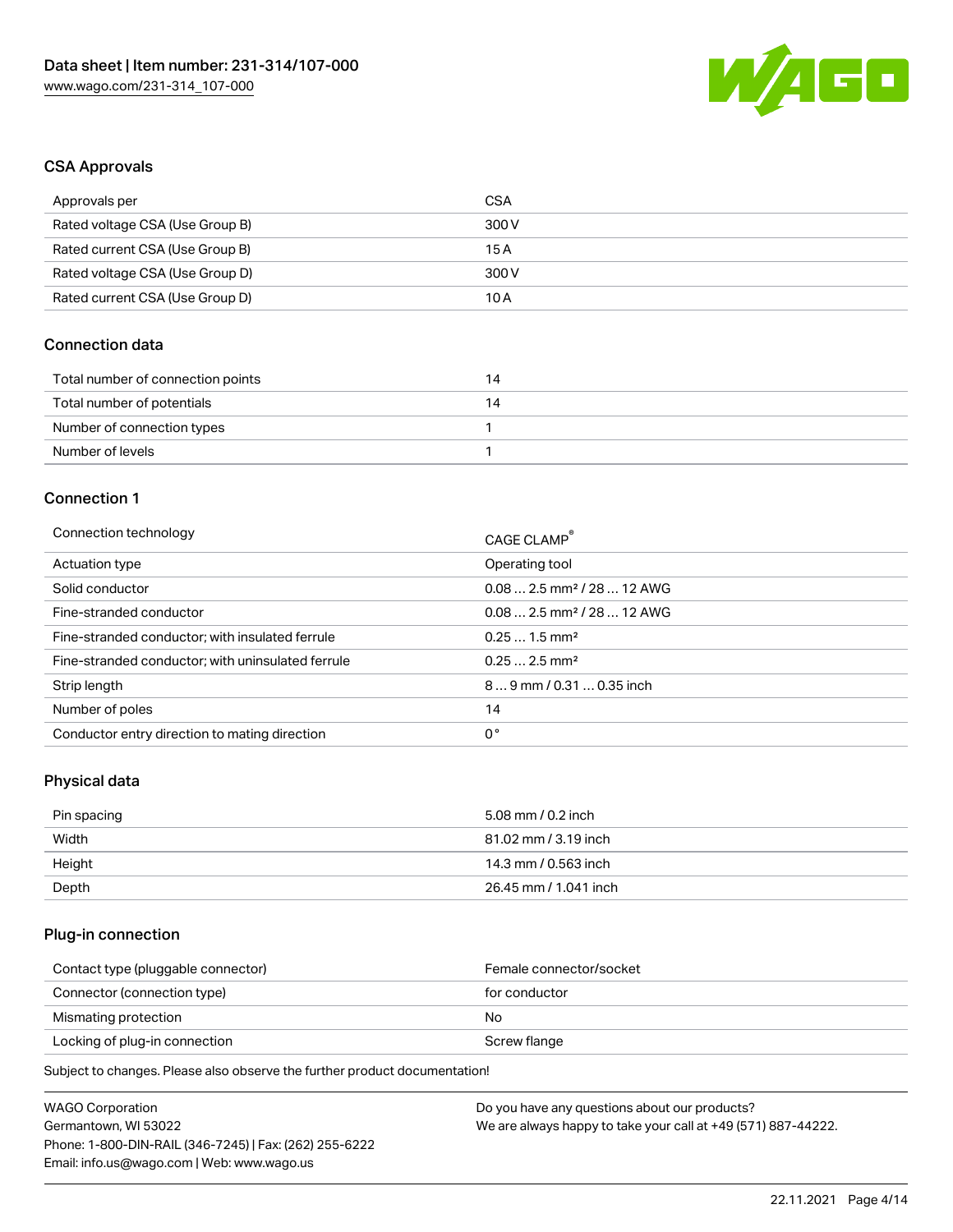

## Material data

| Color                       | orange                            |
|-----------------------------|-----------------------------------|
| Material group              |                                   |
| Insulation material         | Polyamide (PA66)                  |
| Flammability class per UL94 | V <sub>0</sub>                    |
| Clamping spring material    | Chrome nickel spring steel (CrNi) |
| Contact material            | Copper alloy                      |
| Contact plating             | tin-plated                        |
| Fire load                   | 0.374 MJ                          |
| Weight                      | 26.5g                             |

## Environmental requirements

| Limit temperature range | ∕…+85 °Ր<br>-60 |  |
|-------------------------|-----------------|--|
|                         |                 |  |

## Commercial data

| Product Group         | 3 (Multi Conn. System) |
|-----------------------|------------------------|
| PU (SPU)              | 25 Stück               |
| Packaging type        | box                    |
| Country of origin     | DE                     |
| <b>GTIN</b>           | 4044918840750          |
| Customs tariff number | 8536694040             |

## Approvals / Certificates

#### Country specific Approvals

| Logo | Approval                                            | <b>Additional Approval Text</b> | Certificate<br>name |
|------|-----------------------------------------------------|---------------------------------|---------------------|
|      | CВ<br><b>DEKRA Certification B.V.</b>               | IEC 61984                       | NL-39756            |
|      | <b>CSA</b><br>DEKRA Certification B.V.              | C <sub>22.2</sub>               | 1466354             |
| EMA  | <b>KEMA/KEUR</b><br><b>DEKRA Certification B.V.</b> | EN 61984                        | 2190761.01          |

Subject to changes. Please also observe the further product documentation!

| <b>WAGO Corporation</b>                                | Do you have any questions about our products?                 |
|--------------------------------------------------------|---------------------------------------------------------------|
| Germantown, WI 53022                                   | We are always happy to take your call at +49 (571) 887-44222. |
| Phone: 1-800-DIN-RAIL (346-7245)   Fax: (262) 255-6222 |                                                               |
| Email: info.us@wago.com   Web: www.wago.us             |                                                               |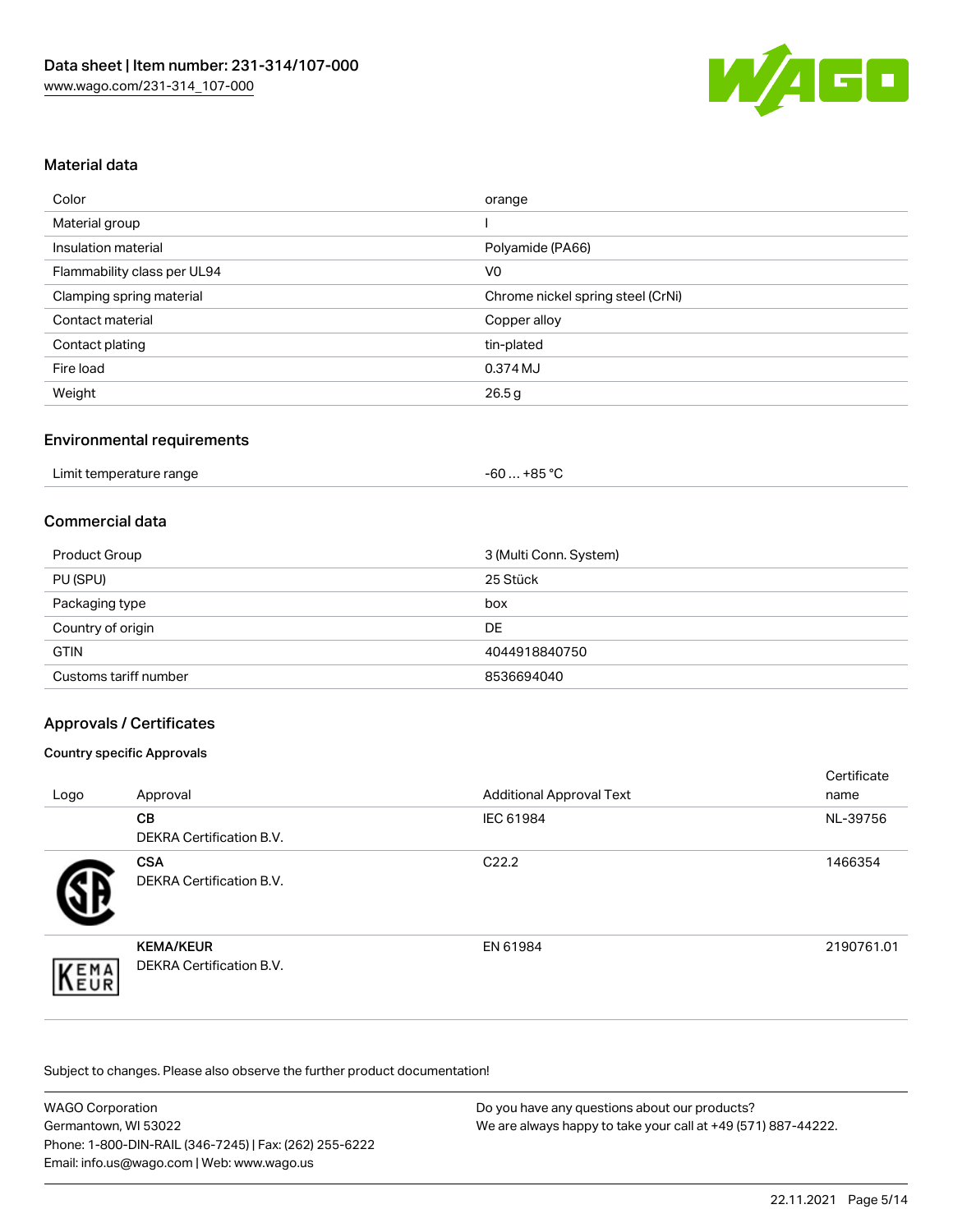

#### UL-Approvals

| Logo                       | Approval                                    | <b>Additional Approval Text</b> | Certificate<br>name |
|----------------------------|---------------------------------------------|---------------------------------|---------------------|
| $\boldsymbol{\mathcal{A}}$ | UL<br>UL International Germany GmbH         | <b>UL 1977</b>                  | E45171              |
| $\boldsymbol{\theta}$      | <b>UR</b><br>Underwriters Laboratories Inc. | <b>UL 1059</b>                  | E45172              |

#### Counterpart

| ٠ |  |
|---|--|

| Item no.231-344/108-000<br>Male header; 14-pole; THT; 1.0 x 1.0 mm solder pin; straight; threaded flange; pin spacing 5.08 mm;<br>orange | www.wago.com/231-344/108-<br>000 |
|------------------------------------------------------------------------------------------------------------------------------------------|----------------------------------|
| Item no.231-374/108-000<br>Male header; 14-pole; THT; 1.2 x 1.2 mm solder pin; straight; threaded flange; pin spacing 5.08 mm;<br>orange | www.wago.com/231-374/108-<br>000 |
| Item no.231-544/108-000<br>Male header; 14-pole; THT; 1.0 x 1.0 mm solder pin; angled; mounting flange; pin spacing 5.08 mm;<br>orange   | www.wago.com/231-544/108-<br>000 |
| Item no.231-644/109-000<br>Male connector; 14-pole; Pin spacing 5.08 mm; threaded flange; orange                                         | www.wago.com/231-644/109-<br>000 |
| Item no.231-574/108-000<br>Male header; 14-pole; THT; 1.2 x 1.2 mm solder pin; angled; threaded flange; pin spacing 5.08 mm;<br>orange   | www.wago.com/231-574/108-<br>000 |
| Item no.231-644/129-000<br>Male connector; 14-pole; Pin spacing 5.08 mm; snap-in flange; orange                                          | www.wago.com/231-644/129-<br>000 |

#### Optional accessories

Cover

**Cover** 

Item no.: 231-669

Lockout caps; for covering unused clamping units; orange [www.wago.com/231-669](http://www.wago.com/231-669)

Testing accessories

Subject to changes. Please also observe the further product documentation!

WAGO Corporation Germantown, WI 53022 Phone: 1-800-DIN-RAIL (346-7245) | Fax: (262) 255-6222 Email: info.us@wago.com | Web: www.wago.us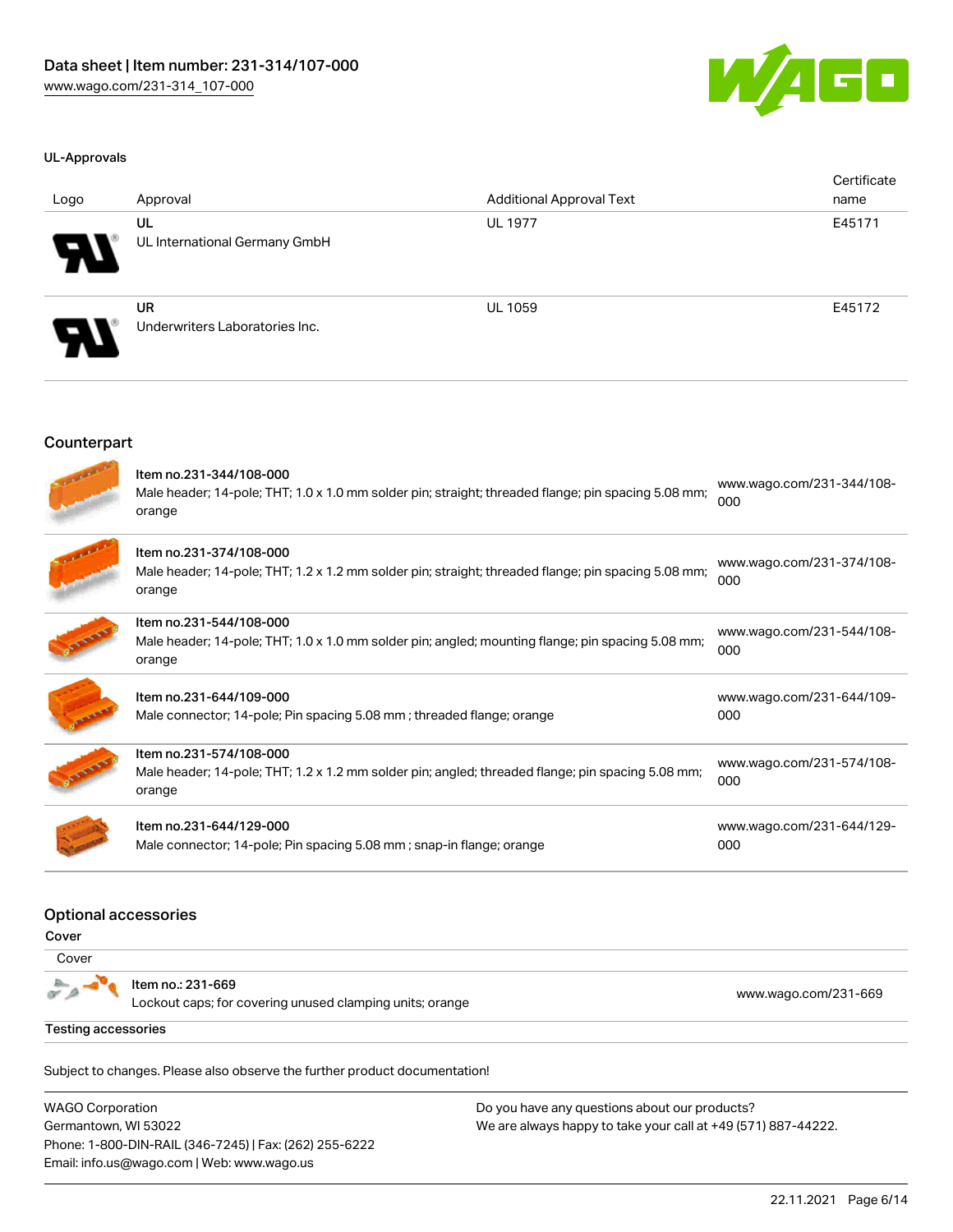[www.wago.com/231-314\\_107-000](http://www.wago.com/231-314_107-000)





# Item no.: 210-136

ntem no.: 210 100<br>Test plug; 2 mm Ø; with 500 mm cable [www.wago.com/210-136](http://www.wago.com/210-136)



# Item no.: 231-661

Test plugs for female connectors; for 5 mm and 5.08 mm pin spacing; 2,50 mm²; light gray [www.wago.com/231-661](http://www.wago.com/231-661)

#### Insulations stops

Insulation stop



#### Item no.: 231-672 Insulation stop; 0.75 - 1 mm<sup>2</sup>; dark gray [www.wago.com/231-672](http://www.wago.com/231-672)<br>Insulation stop; 0.75 - 1 mm<sup>2</sup>; dark gray



Item no.: 231-670 Insulation stop; 0.08-0.2 mm<sup>2</sup> / 0.2 mm<sup>2</sup> "s"; white [www.wago.com/231-670](http://www.wago.com/231-670) www.wago.com/231-670

Item no.: 231-671 Insulation stop; 0.25 - 0.5 mm²; light gray [www.wago.com/231-671](http://www.wago.com/231-671) www.wago.com/231-671 Leee

#### Tools

# Operating tool Item no.: 209-130 Operating tool; suitable for 264, 280 and 281 Series; 1-way; of insulating material; white [www.wago.com/209-130](http://www.wago.com/209-130) Item no.: 209-132 Nettrition: 200 TO2<br>Operating tool; for connecting comb-style jumper bar; 2-way; of insulating material [www.wago.com/209-132](http://www.wago.com/209-132) Item no.: 231-159 Next the set to the control of the control of the control of the control of the control of the control of the control of the control of the control of the control of the control of the control of the control of the control Item no.: 231-231 Combination operating tool; red [www.wago.com/231-231](http://www.wago.com/231-231) Item no.: 231-131 ntem io... 2014.<br>Operating tool; made of insulating material; 1-way; loose; white [www.wago.com/231-131](http://www.wago.com/231-131) www.wago.com/231-131



Item no.: 231-291 Operating tool; made of insulating material; 1-way; loose; red [www.wago.com/231-291](http://www.wago.com/231-291)

Item no.: 280-432 nem no... 200-402<br>Operating tool; made of insulating material; 2-way; white [www.wago.com/280-432](http://www.wago.com/280-432)

Item no.: 280-434 Operating tool; made of insulating material; 4-way [www.wago.com/280-434](http://www.wago.com/280-434)<br>
Operating tool; made of insulating material; 4-way

Subject to changes. Please also observe the further product documentation!

WAGO Corporation Germantown, WI 53022 Phone: 1-800-DIN-RAIL (346-7245) | Fax: (262) 255-6222 Email: info.us@wago.com | Web: www.wago.us

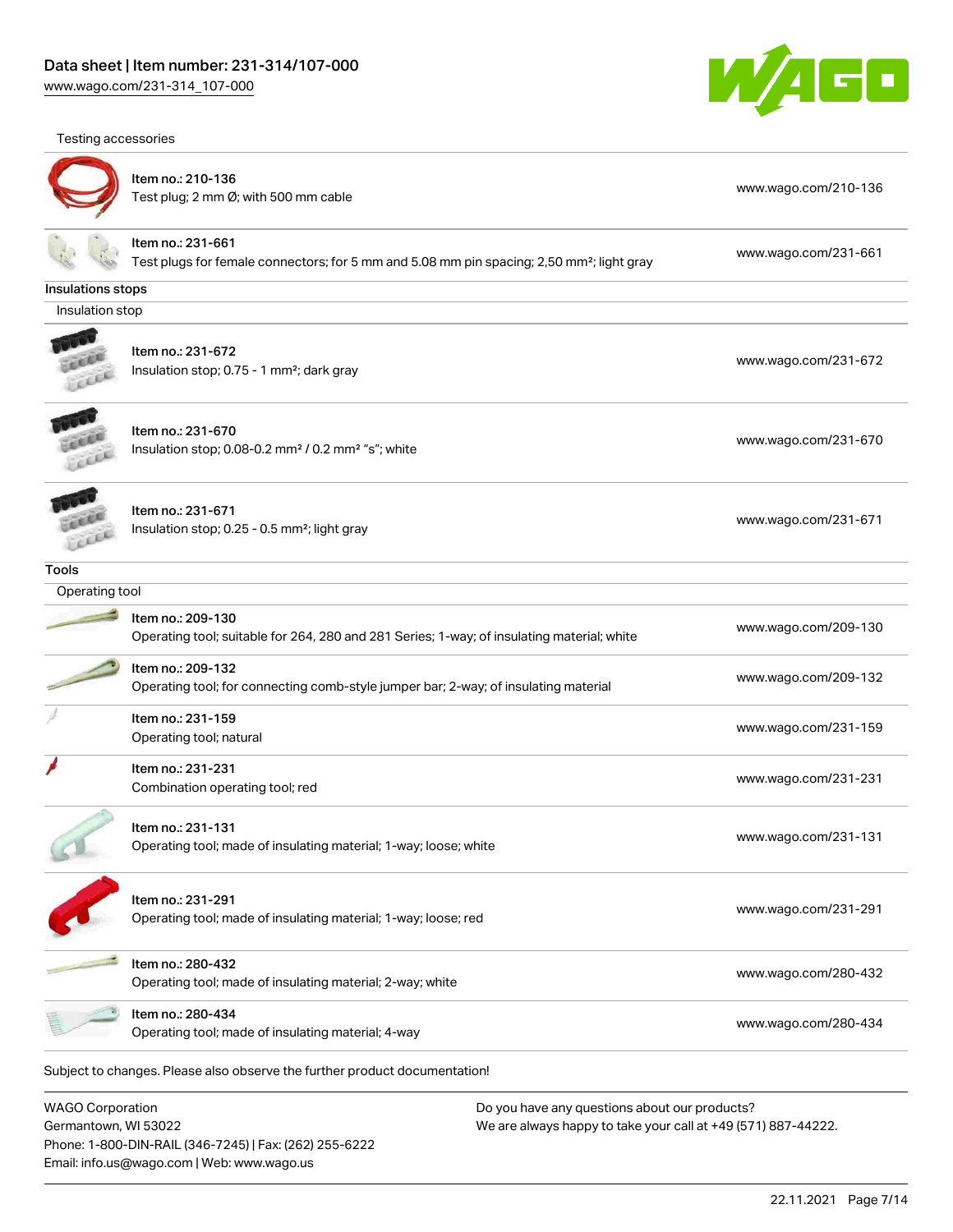## Data sheet | Item number: 231-314/107-000

Email: info.us@wago.com | Web: www.wago.us

[www.wago.com/231-314\\_107-000](http://www.wago.com/231-314_107-000)



|                                                 | ltem no.: 280-437<br>Operating tool; made of insulating material; 7-way                                                 |                                                                                                                | www.wago.com/280-437 |
|-------------------------------------------------|-------------------------------------------------------------------------------------------------------------------------|----------------------------------------------------------------------------------------------------------------|----------------------|
|                                                 | Item no.: 280-440<br>Operating tool; made of insulating material; 10-way                                                |                                                                                                                | www.wago.com/280-440 |
|                                                 | Item no.: 280-435<br>Operating tool; made of insulating material; 5-way; gray                                           |                                                                                                                | www.wago.com/280-435 |
|                                                 | Item no.: 280-436<br>Operating tool; made of insulating material; 6-way                                                 |                                                                                                                | www.wago.com/280-436 |
|                                                 | Item no.: 280-438<br>Operating tool; made of insulating material; 8-way                                                 |                                                                                                                | www.wago.com/280-438 |
|                                                 | Item no.: 280-433<br>Operating tool; made of insulating material; 3-way                                                 |                                                                                                                | www.wago.com/280-433 |
| Jumpers                                         |                                                                                                                         |                                                                                                                |                      |
| Jumper                                          |                                                                                                                         |                                                                                                                |                      |
|                                                 | Item no.: 231-905<br>Jumper; for conductor entry; 5-way; insulated; gray                                                |                                                                                                                | www.wago.com/231-905 |
|                                                 | Item no.: 231-903<br>Jumper; for conductor entry; 3-way; insulated; gray                                                |                                                                                                                | www.wago.com/231-903 |
|                                                 | Item no.: 231-907<br>Jumper; for conductor entry; 7-way; insulated; gray                                                |                                                                                                                | www.wago.com/231-907 |
|                                                 | Item no.: 231-910<br>Jumper; for conductor entry; 10-way; insulated; gray                                               |                                                                                                                | www.wago.com/231-910 |
|                                                 | ltem no.: 231-902<br>Jumper; for conductor entry; 2-way; insulated; gray                                                |                                                                                                                | www.wago.com/231-902 |
| <b>Ferrules</b>                                 |                                                                                                                         |                                                                                                                |                      |
| Ferrule                                         |                                                                                                                         |                                                                                                                |                      |
|                                                 | Item no.: 216-101<br>Ferrule; Sleeve for 0.5 mm <sup>2</sup> / AWG 22; uninsulated; electro-tin plated; silver-colored  |                                                                                                                | www.wago.com/216-101 |
|                                                 | Item no.: 216-104<br>Ferrule; Sleeve for 1.5 mm <sup>2</sup> / AWG 16; uninsulated; electro-tin plated; silver-colored  |                                                                                                                | www.wago.com/216-104 |
|                                                 | Item no.: 216-106<br>Ferrule; Sleeve for 2.5 mm <sup>2</sup> / AWG 14; uninsulated; electro-tin plated; silver-colored  |                                                                                                                | www.wago.com/216-106 |
| ł                                               | Item no.: 216-102<br>Ferrule; Sleeve for 0.75 mm <sup>2</sup> / AWG 20; uninsulated; electro-tin plated; silver-colored |                                                                                                                | www.wago.com/216-102 |
|                                                 | Item no.: 216-103<br>Ferrule; Sleeve for 1 mm <sup>2</sup> / AWG 18; uninsulated; electro-tin plated                    |                                                                                                                | www.wago.com/216-103 |
|                                                 | Subject to changes. Please also observe the further product documentation!                                              |                                                                                                                |                      |
| <b>WAGO Corporation</b><br>Germantown, WI 53022 | Phone: 1-800-DIN-RAIL (346-7245)   Fax: (262) 255-6222                                                                  | Do you have any questions about our products?<br>We are always happy to take your call at +49 (571) 887-44222. |                      |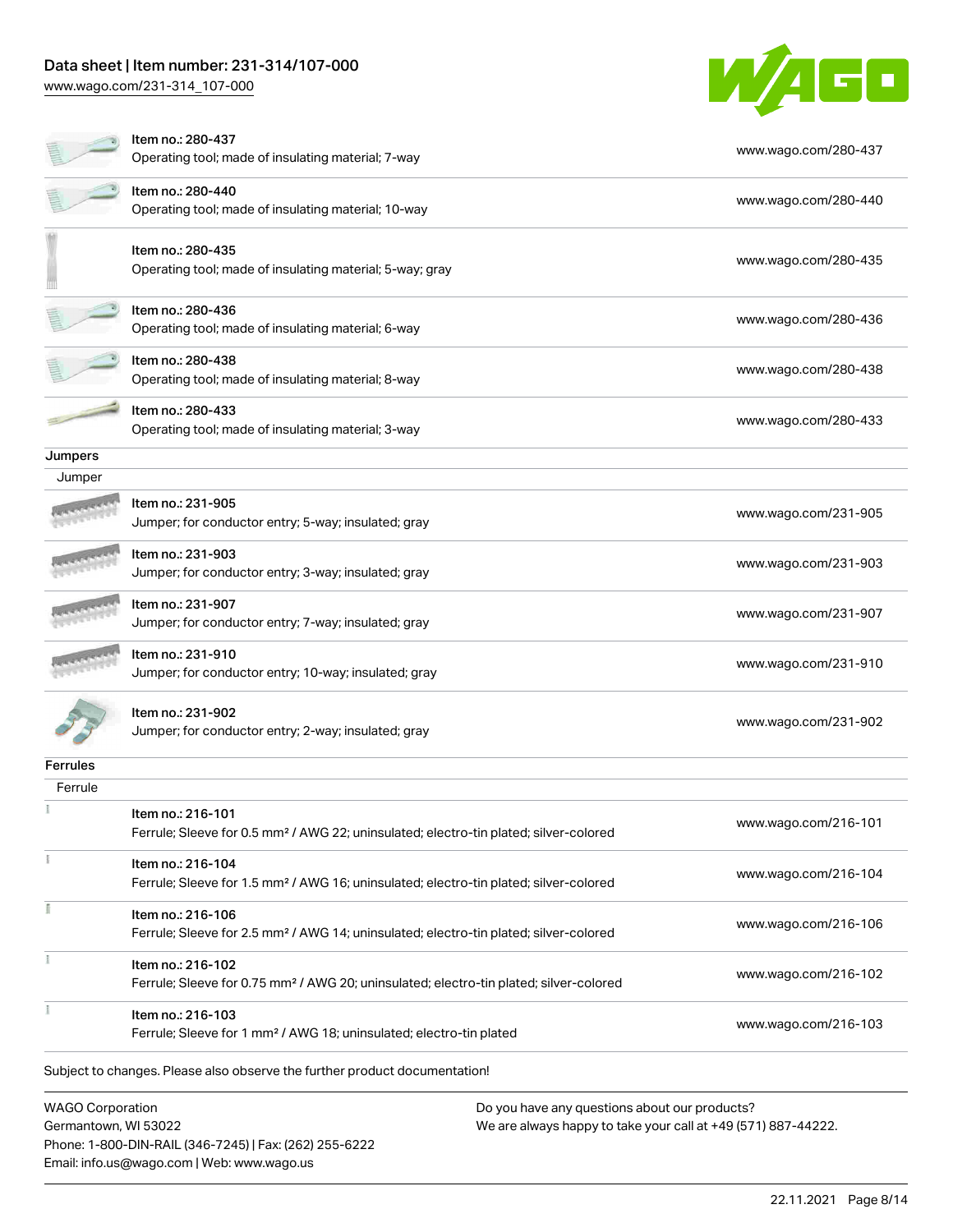# Data sheet | Item number: 231-314/107-000

[www.wago.com/231-314\\_107-000](http://www.wago.com/231-314_107-000)

Email: info.us@wago.com | Web: www.wago.us



|    | Item no.: 216-123<br>Ferrule; Sleeve for 1 mm <sup>2</sup> / AWG 18; uninsulated; electro-tin plated; silver-colored                                                                                                        | www.wago.com/216-123 |
|----|-----------------------------------------------------------------------------------------------------------------------------------------------------------------------------------------------------------------------------|----------------------|
|    | Item no.: 216-122<br>Ferrule; Sleeve for 0.75 mm <sup>2</sup> / AWG 20; uninsulated; electro-tin plated; silver-colored                                                                                                     | www.wago.com/216-122 |
| I. | Item no.: 216-124<br>Ferrule; Sleeve for 1.5 mm <sup>2</sup> / AWG 16; uninsulated; electro-tin plated                                                                                                                      | www.wago.com/216-124 |
|    | Item no.: 216-142<br>Ferrule; Sleeve for 0.75 mm <sup>2</sup> / 18 AWG; uninsulated; electro-tin plated; electrolytic copper; gastight<br>crimped; acc. to DIN 46228, Part 1/08.92                                          | www.wago.com/216-142 |
|    | Item no.: 216-132<br>Ferrule; Sleeve for 0.34 mm <sup>2</sup> / AWG 24; uninsulated; electro-tin plated                                                                                                                     | www.wago.com/216-132 |
| i. | Item no.: 216-121<br>Ferrule; Sleeve for 0.5 mm <sup>2</sup> / AWG 22; uninsulated; electro-tin plated; silver-colored                                                                                                      | www.wago.com/216-121 |
|    | Item no.: 216-143<br>Ferrule; Sleeve for 1 mm <sup>2</sup> / AWG 18; uninsulated; electro-tin plated; electrolytic copper; gastight<br>crimped; acc. to DIN 46228, Part 1/08.92                                             | www.wago.com/216-143 |
|    | Item no.: 216-131<br>Ferrule; Sleeve for 0.25 mm <sup>2</sup> / AWG 24; uninsulated; electro-tin plated; silver-colored                                                                                                     | www.wago.com/216-131 |
|    | Item no.: 216-141<br>Ferrule; Sleeve for 0.5 mm <sup>2</sup> / 20 AWG; uninsulated; electro-tin plated; electrolytic copper; gastight<br>crimped; acc. to DIN 46228, Part 1/08.92                                           | www.wago.com/216-141 |
| z. | Item no.: 216-152<br>Ferrule; Sleeve for 0.34 mm <sup>2</sup> / AWG 24; uninsulated; electro-tin plated                                                                                                                     | www.wago.com/216-152 |
|    | Item no.: 216-203<br>Ferrule; Sleeve for 1 mm <sup>2</sup> / AWG 18; insulated; electro-tin plated; red                                                                                                                     | www.wago.com/216-203 |
|    | Item no.: 216-202<br>Ferrule; Sleeve for 0.75 mm <sup>2</sup> / 18 AWG; insulated; electro-tin plated; gray                                                                                                                 | www.wago.com/216-202 |
|    | Item no.: 216-151<br>Ferrule; Sleeve for 0.25 mm <sup>2</sup> / AWG 24; uninsulated; electro-tin plated                                                                                                                     | www.wago.com/216-151 |
|    | Item no.: 216-204<br>Ferrule; Sleeve for 1.5 mm <sup>2</sup> / AWG 16; insulated; electro-tin plated; black                                                                                                                 | www.wago.com/216-204 |
|    | Item no.: 216-144<br>Ferrule; Sleeve for 1.5 mm <sup>2</sup> / AWG 16; uninsulated; electro-tin plated; electrolytic copper; gastight<br>crimped; acc. to DIN 46228, Part 1/08.92; silver-colored                           | www.wago.com/216-144 |
|    | Item no.: 216-201<br>Ferrule; Sleeve for 0.5 mm <sup>2</sup> / 20 AWG; insulated; electro-tin plated; white                                                                                                                 | www.wago.com/216-201 |
|    | Item no.: 216-223<br>Ferrule; Sleeve for 1 mm <sup>2</sup> / AWG 18; insulated; electro-tin plated; red                                                                                                                     | www.wago.com/216-223 |
|    | Item no.: 216-241<br>Ferrule; Sleeve for 0.5 mm <sup>2</sup> / 20 AWG; insulated; electro-tin plated; electrolytic copper; gastight                                                                                         | www.wago.com/216-241 |
|    | Subject to changes. Please also observe the further product documentation!                                                                                                                                                  |                      |
|    | <b>WAGO Corporation</b><br>Do you have any questions about our products?<br>Germantown, WI 53022<br>We are always happy to take your call at +49 (571) 887-44222.<br>Phone: 1-800-DIN-RAIL (346-7245)   Fax: (262) 255-6222 |                      |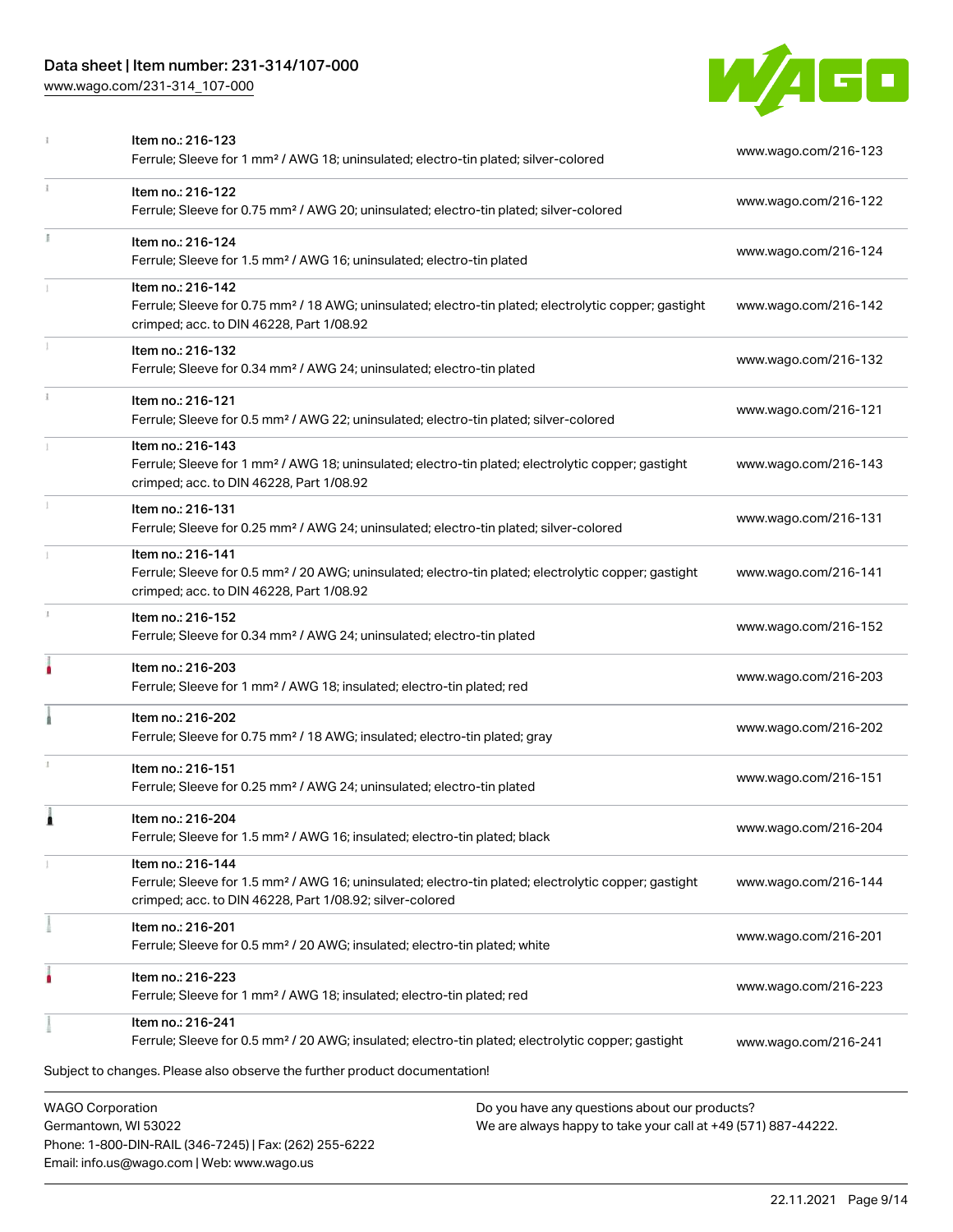# Data sheet | Item number: 231-314/107-000

[www.wago.com/231-314\\_107-000](http://www.wago.com/231-314_107-000)



crimped; acc. to DIN 46228, Part 4/09.90; white

|                                      | Item no.: 216-242<br>Ferrule; Sleeve for 0.75 mm <sup>2</sup> / 18 AWG; insulated; electro-tin plated; electrolytic copper; gastight<br>crimped; acc. to DIN 46228, Part 4/09.90; gray                  | www.wago.com/216-242             |
|--------------------------------------|---------------------------------------------------------------------------------------------------------------------------------------------------------------------------------------------------------|----------------------------------|
|                                      | Item no.: 216-222<br>Ferrule; Sleeve for 0.75 mm <sup>2</sup> / 18 AWG; insulated; electro-tin plated; gray                                                                                             | www.wago.com/216-222             |
|                                      | Item no.: 216-221<br>Ferrule; Sleeve for 0.5 mm <sup>2</sup> / 20 AWG; insulated; electro-tin plated; white                                                                                             | www.wago.com/216-221             |
| Â                                    | Item no.: 216-224<br>Ferrule; Sleeve for 1.5 mm <sup>2</sup> / AWG 16; insulated; electro-tin plated; black                                                                                             | www.wago.com/216-224             |
|                                      | Item no.: 216-243<br>Ferrule; Sleeve for 1 mm <sup>2</sup> / AWG 18; insulated; electro-tin plated; electrolytic copper; gastight crimped; www.wago.com/216-243<br>acc. to DIN 46228, Part 4/09.90; red |                                  |
| Â                                    | Item no.: 216-244<br>Ferrule; Sleeve for 1.5 mm <sup>2</sup> / AWG 16; insulated; electro-tin plated; electrolytic copper; gastight<br>crimped; acc. to DIN 46228, Part 4/09.90; black                  | www.wago.com/216-244             |
|                                      | Item no.: 216-263<br>Ferrule; Sleeve for 1 mm <sup>2</sup> / AWG 18; insulated; electro-tin plated; electrolytic copper; gastight crimped; www.wago.com/216-263<br>acc. to DIN 46228, Part 4/09.90; red |                                  |
| ۸                                    | Item no.: 216-264<br>Ferrule; Sleeve for 1.5 mm <sup>2</sup> / AWG 16; insulated; electro-tin plated; electrolytic copper; gastight<br>crimped; acc. to DIN 46228, Part 4/09.90; black                  | www.wago.com/216-264             |
| ۸                                    | Item no.: 216-284<br>Ferrule; Sleeve for 1.5 mm <sup>2</sup> / AWG 16; insulated; electro-tin plated; electrolytic copper; gastight<br>crimped; acc. to DIN 46228, Part 4/09.90; black                  | www.wago.com/216-284             |
|                                      | Item no.: 216-262<br>Ferrule; Sleeve for 0.75 mm <sup>2</sup> / 18 AWG; insulated; electro-tin plated; electrolytic copper; gastight<br>crimped; acc. to DIN 46228, Part 4/09.90; gray                  | www.wago.com/216-262             |
|                                      | Item no.: 216-301<br>Ferrule; Sleeve for 0.25 mm <sup>2</sup> / AWG 24; insulated; electro-tin plated; yellow                                                                                           | www.wago.com/216-301             |
|                                      | Item no.: 216-321<br>Ferrule; Sleeve for 0.25 mm <sup>2</sup> / AWG 24; insulated; electro-tin plated; yellow                                                                                           | www.wago.com/216-321             |
|                                      | Item no.: 216-322<br>Ferrule; Sleeve for 0.34 mm <sup>2</sup> / 22 AWG; insulated; electro-tin plated; green                                                                                            | www.wago.com/216-322             |
| à                                    | Item no.: 216-302<br>Ferrule; Sleeve for 0.34 mm <sup>2</sup> / 22 AWG; insulated; electro-tin plated; light turquoise                                                                                  | www.wago.com/216-302             |
| Marking accessories<br>Marking strip |                                                                                                                                                                                                         |                                  |
|                                      | Item no.: 210-331/508-103<br>Marking strips; as a DIN A4 sheet; MARKED; 1-12 (200x); Height of marker strip: 2.3 mm/0.091 in; Strip<br>length 182 mm; Horizontal marking; Self-adhesive; white          | www.wago.com/210-331<br>/508-103 |

#### Item no.: 210-331/508-104

Subject to changes. Please also observe the further product documentation!

| <b>WAGO Corporation</b>                                |
|--------------------------------------------------------|
| Germantown, WI 53022                                   |
| Phone: 1-800-DIN-RAIL (346-7245)   Fax: (262) 255-6222 |
| Email: info.us@wago.com   Web: www.wago.us             |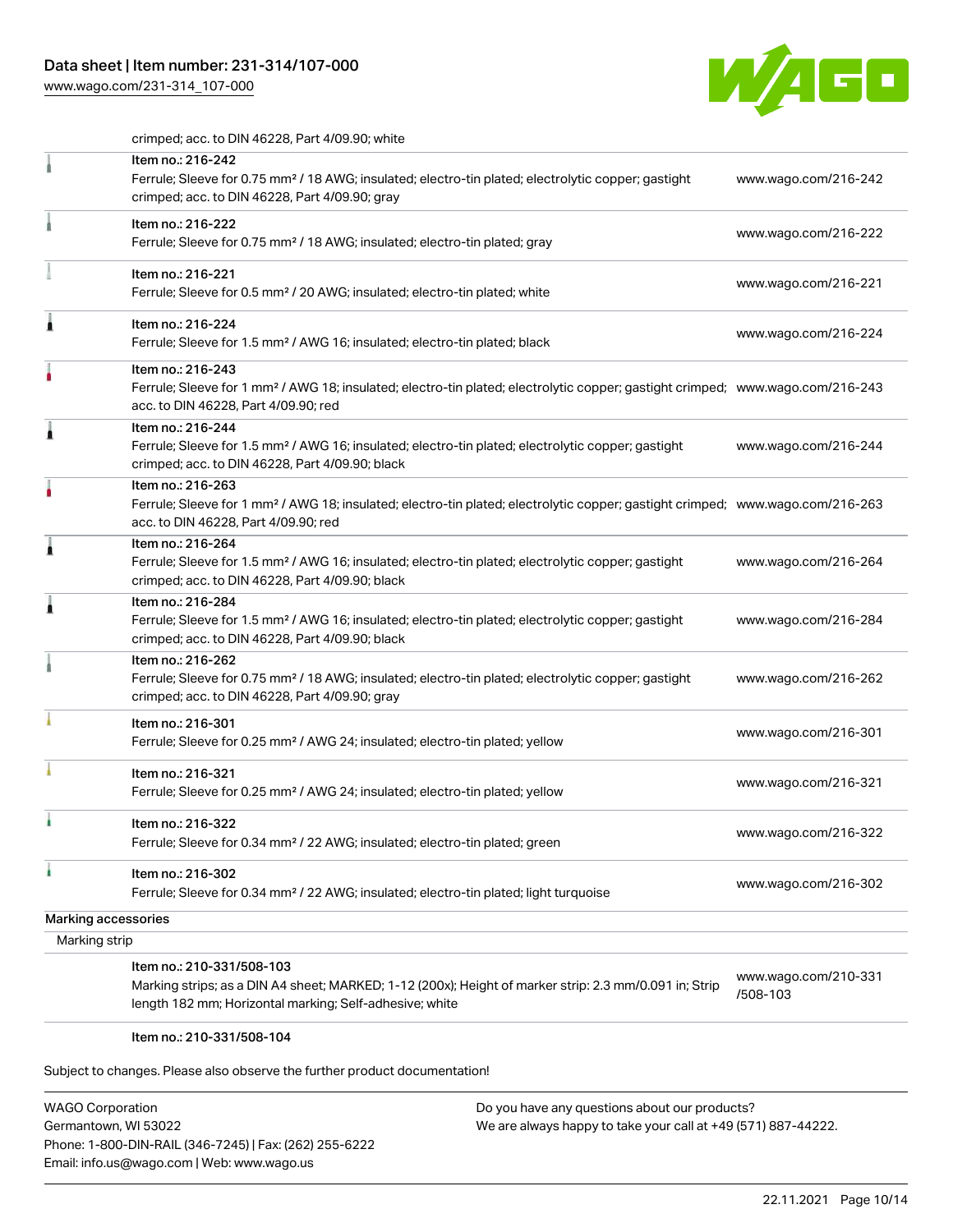

Marking strips; as a DIN A4 sheet; MARKED; 13-24 (200x); Height of marker strip: 2.3 mm/0.091 in; Strip [www.wago.com/210-331](http://www.wago.com/210-331/508-104) length 182 mm; Horizontal marking; Self-adhesive; white [/508-104](http://www.wago.com/210-331/508-104)

| Item no.: 210-332/508-202<br>Marking strips; as a DIN A4 sheet; MARKED; 1-16 (160x); Height of marker strip: 3 mm; Strip length 182<br>mm; Horizontal marking; Self-adhesive; white  | www.wago.com/210-332<br>/508-202 |
|--------------------------------------------------------------------------------------------------------------------------------------------------------------------------------------|----------------------------------|
| Item no.: 210-332/508-204<br>Marking strips; as a DIN A4 sheet; MARKED; 17-32 (160x); Height of marker strip: 3 mm; Strip length<br>182 mm; Horizontal marking; Self-adhesive; white | www.wago.com/210-332<br>/508-204 |
| Item no.: 210-332/508-206<br>Marking strips; as a DIN A4 sheet; MARKED; 33-48 (160x); Height of marker strip: 3 mm; Strip length<br>182 mm; Horizontal marking; Self-adhesive; white | www.wago.com/210-332<br>/508-206 |
| Item no.: 210-332/508-205<br>Marking strips; as a DIN A4 sheet; MARKED; 1-32 (80x); Height of marker strip: 3 mm; Strip length 182<br>mm; Horizontal marking; Self-adhesive; white   | www.wago.com/210-332<br>/508-205 |
|                                                                                                                                                                                      |                                  |

## **Downloads Documentation**

| <b>Additional Information</b> |            |        |          |
|-------------------------------|------------|--------|----------|
| Technical explanations        | 2019 Apr 3 | pdf    | Download |
|                               |            | 2.0 MB |          |

# CAD files

#### CAD data

| 2D/3D Models 231-314/107-000      | URL | Download |
|-----------------------------------|-----|----------|
| <b>CAE data</b>                   |     |          |
| EPLAN Data Portal 231-314/107-000 | URL | Download |
| ZUKEN Portal 231-314/107-000      | URL | Download |
| EPLAN Data Portal 231-314/107-000 | URL | Download |

## Environmental Product Compliance

# Compliance Search

Environmental Product Compliance 231-314/107-000

Subject to changes. Please also observe the further product documentation!

| <b>WAGO Corporation</b>                                | Do you have any questions about our products?                 |
|--------------------------------------------------------|---------------------------------------------------------------|
| Germantown, WI 53022                                   | We are always happy to take your call at +49 (571) 887-44222. |
| Phone: 1-800-DIN-RAIL (346-7245)   Fax: (262) 255-6222 |                                                               |
| Email: info.us@wago.com   Web: www.wago.us             |                                                               |

URL [Download](https://www.wago.com/global/d/ComplianceLinkMediaContainer_231-314_107-000)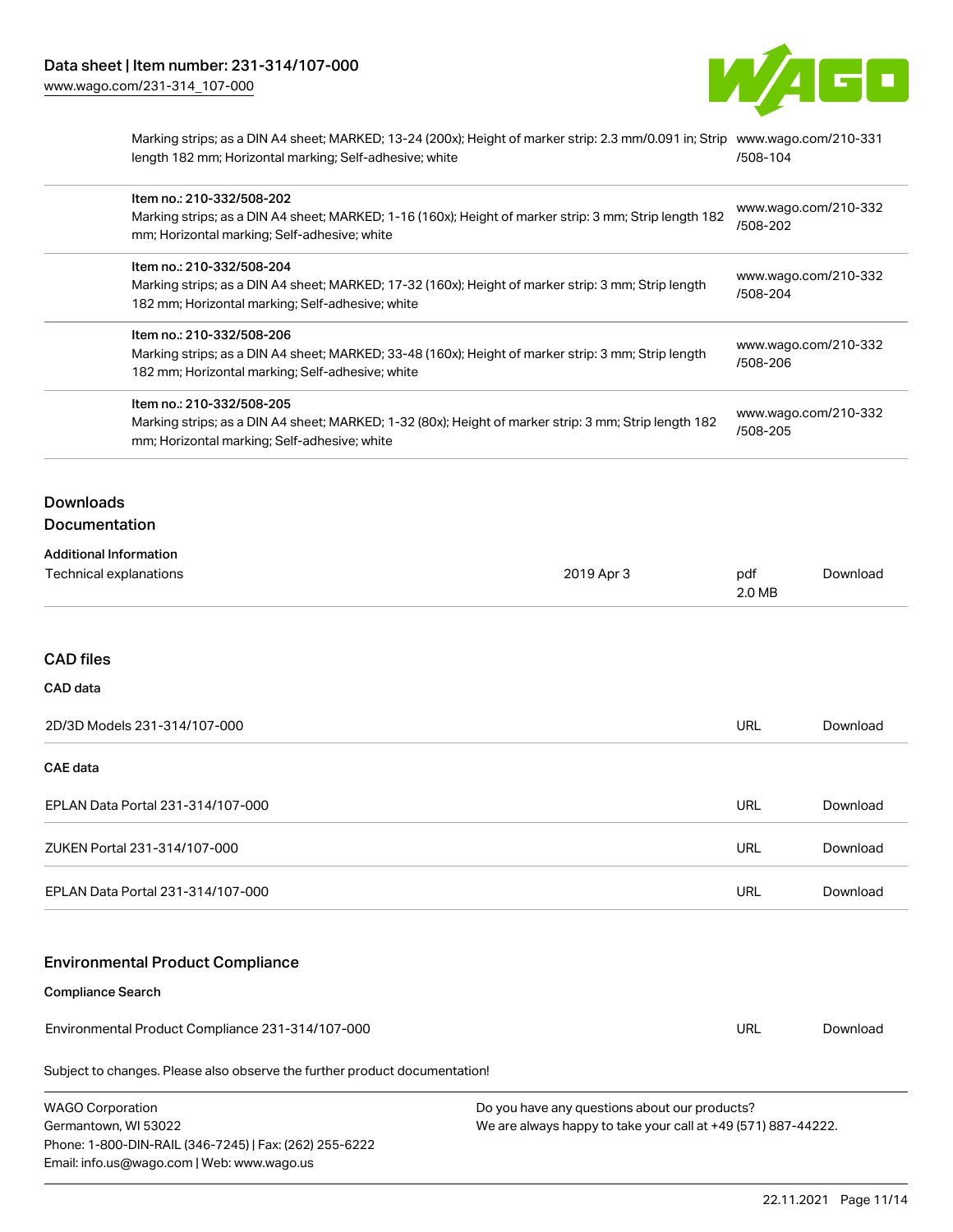

1-conductor female connector; CAGE CLAMP®; 2.5 mm²; Pin spacing 5.08 mm; 14 pole; Screw flange; 2,50 mm²; orange

#### Installation Notes



Inserting a conductor via 3.5 mm screwdriver – CAGE CLAMP® actuation parallel to conductor entry.



Inserting a conductor via 3.5 mm screwdriver – CAGE CLAMP® actuation perpendicular to conductor entry.



Inserting a conductor into CAGE CLAMP® unit via operating lever (231-291).



Inserting a conductor via operating tool.

Subject to changes. Please also observe the further product documentation!

WAGO Corporation Germantown, WI 53022 Phone: 1-800-DIN-RAIL (346-7245) | Fax: (262) 255-6222 Email: info.us@wago.com | Web: www.wago.us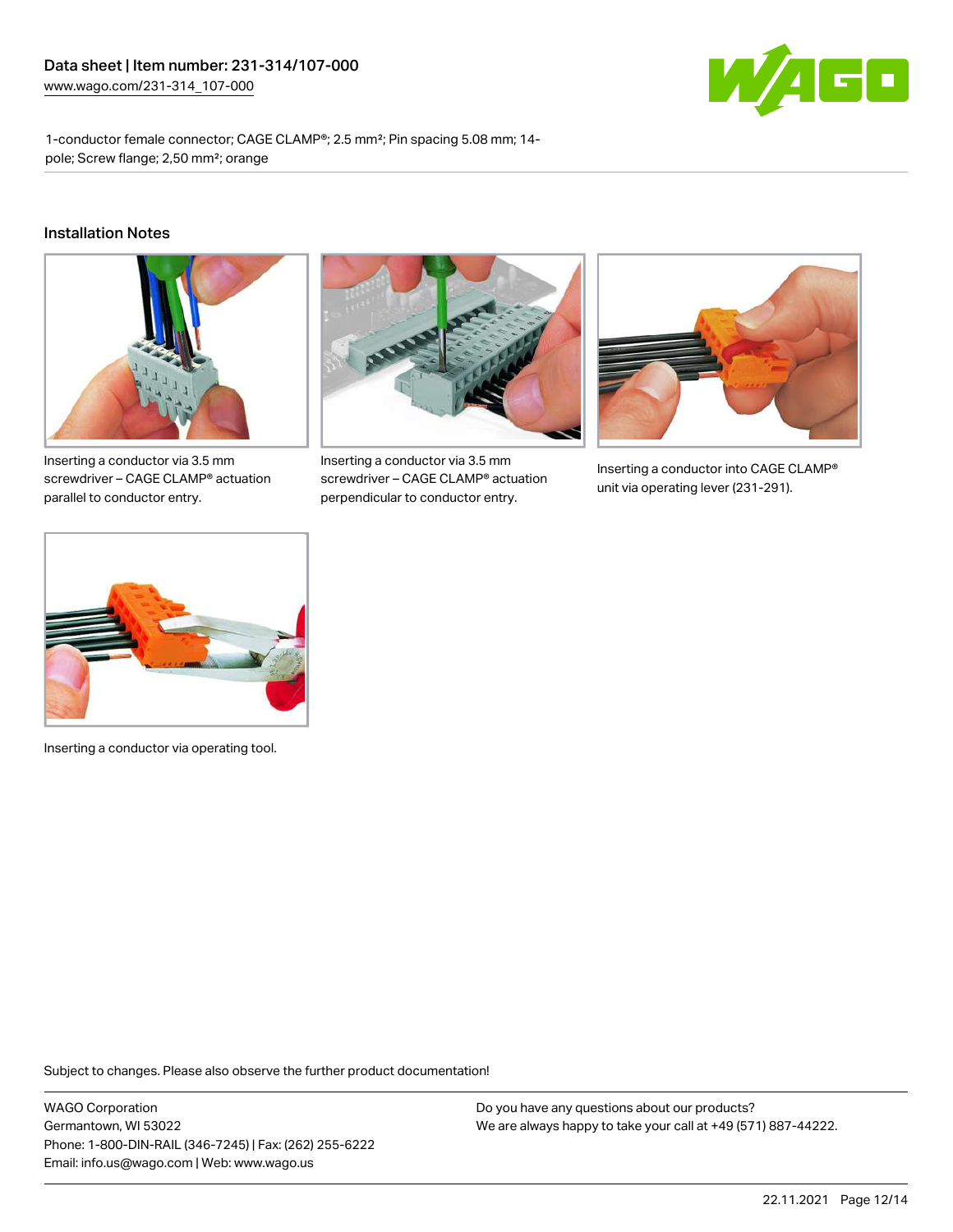



Coding a female connector by removing coding finger(s).



Testing – female connector with CAGE CLAMP®

Integrated test ports for testing perpendicular to conductor entry via 2 or 2.3 mm Ø test plug

#### Installation



Male connector with strain relief plate



Strain relief housing shown with a male connector equipped with CAGE CLAMP®

Subject to changes. Please also observe the further product documentation!

WAGO Corporation Germantown, WI 53022 Phone: 1-800-DIN-RAIL (346-7245) | Fax: (262) 255-6222 Email: info.us@wago.com | Web: www.wago.us